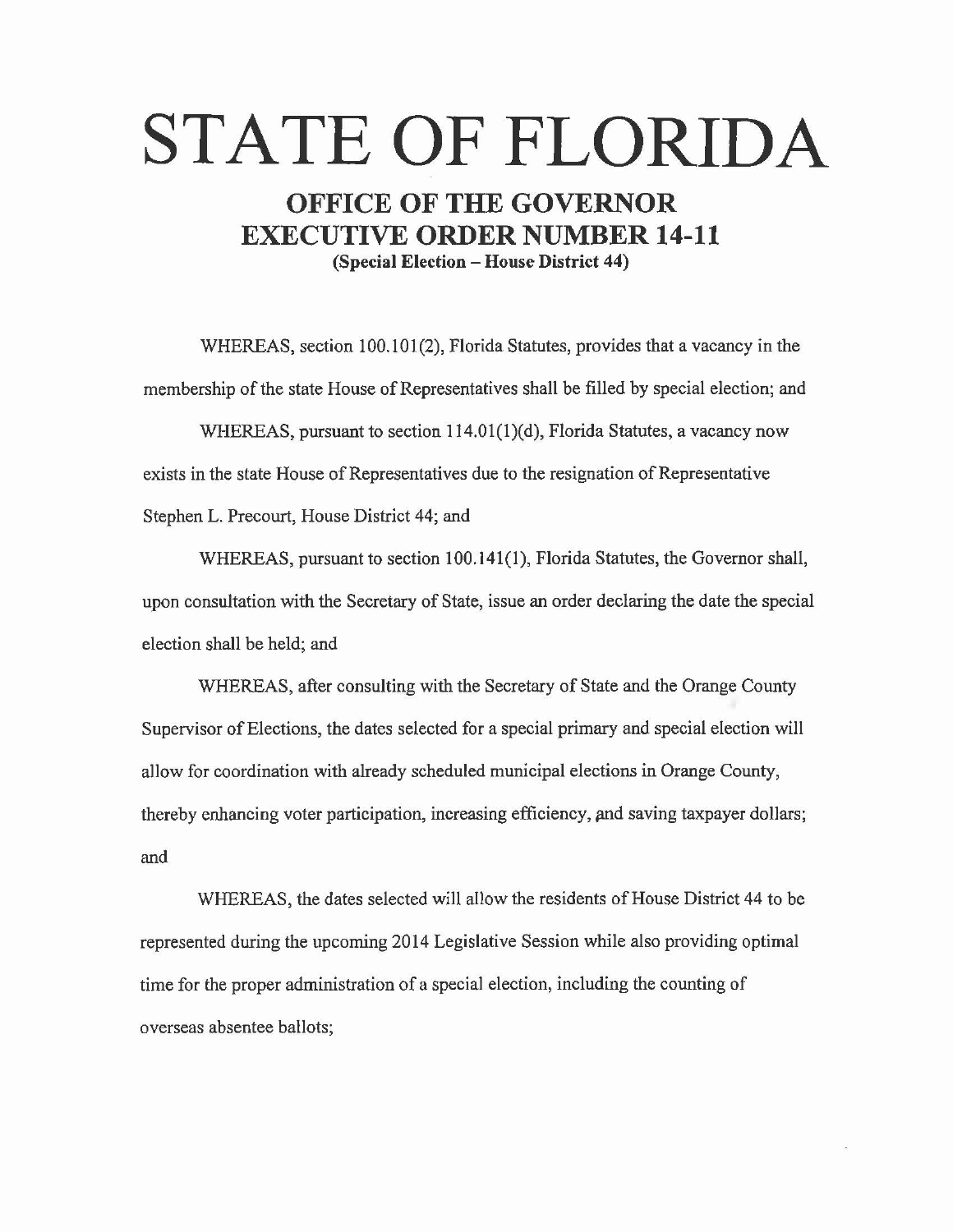NOW, THEREFORE, I, RlCK *SCOTT,* as Governor of Florida, in obedience to my solemn constitutional duty to take care that the laws be faithfully executed, and pursuant to the Constitution and laws of the State of Florida, do hereby promulgate the following Executive Order, to take immediate effect:

#### Section 1.

A Special Election shall be held in House District 44 to fill the vacancy in the state House of Representatives.

#### Section 2.

A Special Primary Election shall be held on March 11, 2014.

### Section 3.

A Special Election shall be held on April 8, 2014, to select the state representative for House District 44.

#### Section 4.

If, after the qualifying period ends, the Special Primary Election becomes legally unnecessary, the Special Election to select the state representative for House District 44 shall occur on March 11, 2014, and the Special Primary Election shall not be held. The Secretary of State, in consultation with the Orange County Supervisor of Elections, shall determine if this section becomes applicable.